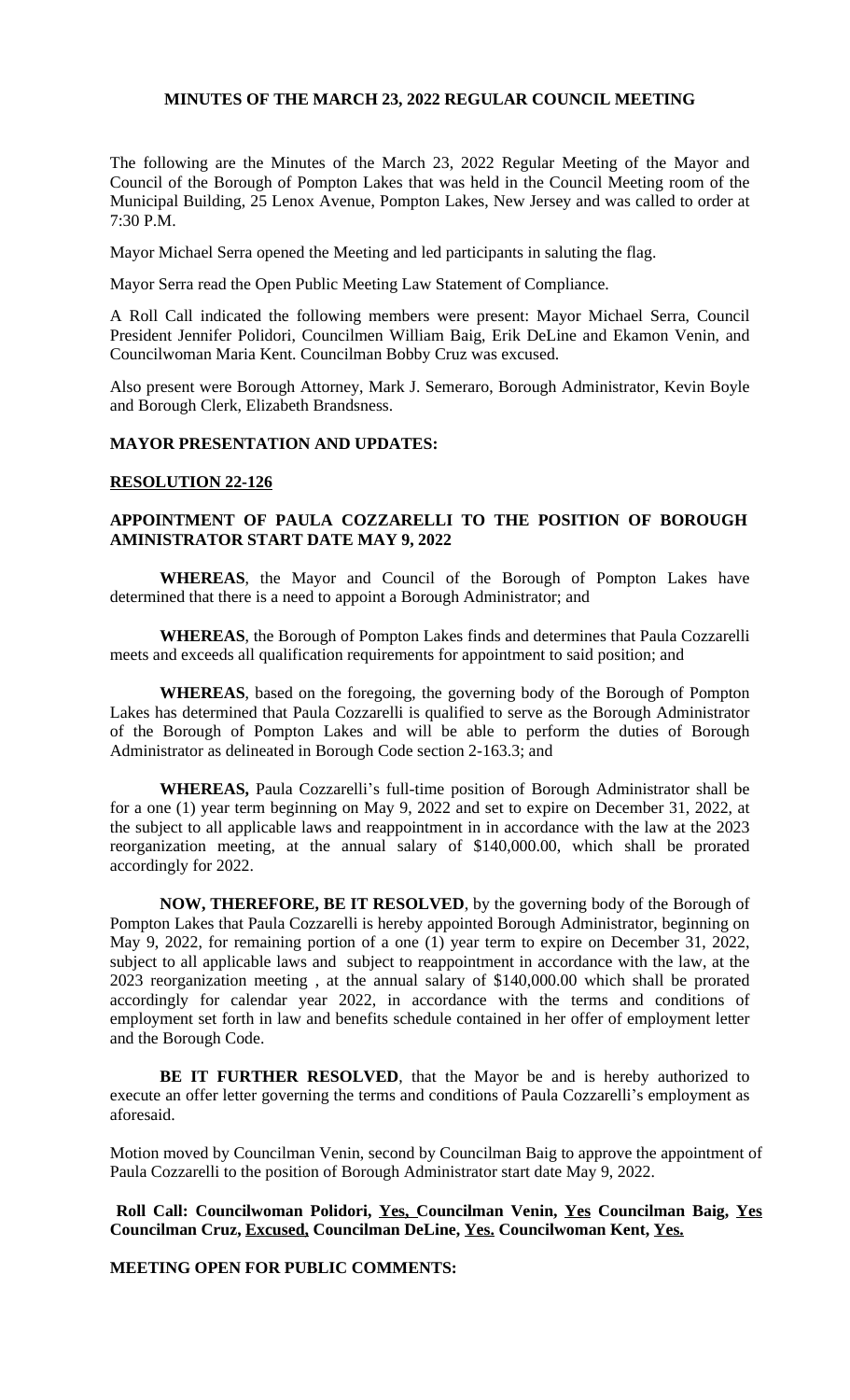Motion moved by Councilwoman Polidori, second by Councilwoman Kent to open the Meeting for public comments. All voted in favor of the motion.

## **RANDY HINTON, Montclair Avenue**

Mr. Hinton commented on plantings that were donated for *Katie Cole Park* and questioned if a letter had been sent acknowledging the donation. Councilwoman Kent responded and stated she would provide the information to Ms. Brandsness.

Mr. Hinton requested update on the Willow Field project. Mr. Boyle stated he would respond in his report.

Mr. Hinton commented on the addling of eggs; volunteers to address areas of concern. Questioned whether unused police vests or equipment could be donated to Ukraine; Councilman Baig to follow up. Received salary and wage resolution and noted increase in salaries for committee and commission secretaries. Mr. Hinton questioned whether there has been a determination for tax percentage for Board of Education.

## **ASSEMBLYMAN BRIAN BERGEN, Denville**

Assemblyman Brian Bergen introduced himself and commented on the recent redistricting in New Jersey. Assemblyman Bergen stated he would be representing Pompton Lakes and offered his support and assistance. Mayor Serra thanked him for stopping tonight and stated he looked forward to working with him.

Motion moved by Councilman DeLine, second by Councilwoman Polidori to close the Meeting for public comments. All voted in favor of the motion.

#### **MINUTES:**

Motion moved by Councilman DeLine, second by Councilman Baig to approve the Regular Meeting Minutes of March 9, 2022. All voted in favor of the motion.

Motion moved by Councilman DeLine, second by Councilman Baig to approve the Closed Session Meeting Minutes of March 9, 2022. All voted in favor of the motion.

## **BILL LISTS: None**

| <b>Current Fund</b>        | \$3,939,946.02         |
|----------------------------|------------------------|
| Capital Fund               | 62,070.34<br>\$        |
| <b>Recreation Trust</b>    | 183.00                 |
| Unemployment               | S<br>$-()$             |
| Dog Trust Account          | 229.80<br>\$           |
| <b>Other Trust Account</b> | 5,159.49<br>S          |
| Clerk's Account            | 300.00<br>S            |
| <b>Open Space Trust</b>    | $\mathcal{F}$<br>$-()$ |

Motion moved by Councilwoman Polidori, second by Councilman Baig to approve the Bill Lists.

All voted in favor of the motion.

# **PETITIONS: None**

#### **CONSENT AGENDA:**

*(No Council Members Required Any Resolutions to Be Pulled from the Consent Agenda for Separate Action)*

**WHEREAS**, the Mayor and Council of the Borough of Pompton Lakes has reviewed the Consent Agenda consisting of various proposed Resolutions, and

**WHEREAS**, the Mayor and Council of the Borough of Pompton Lakes does not desire to remove any Resolutions for individual action from that Agenda, and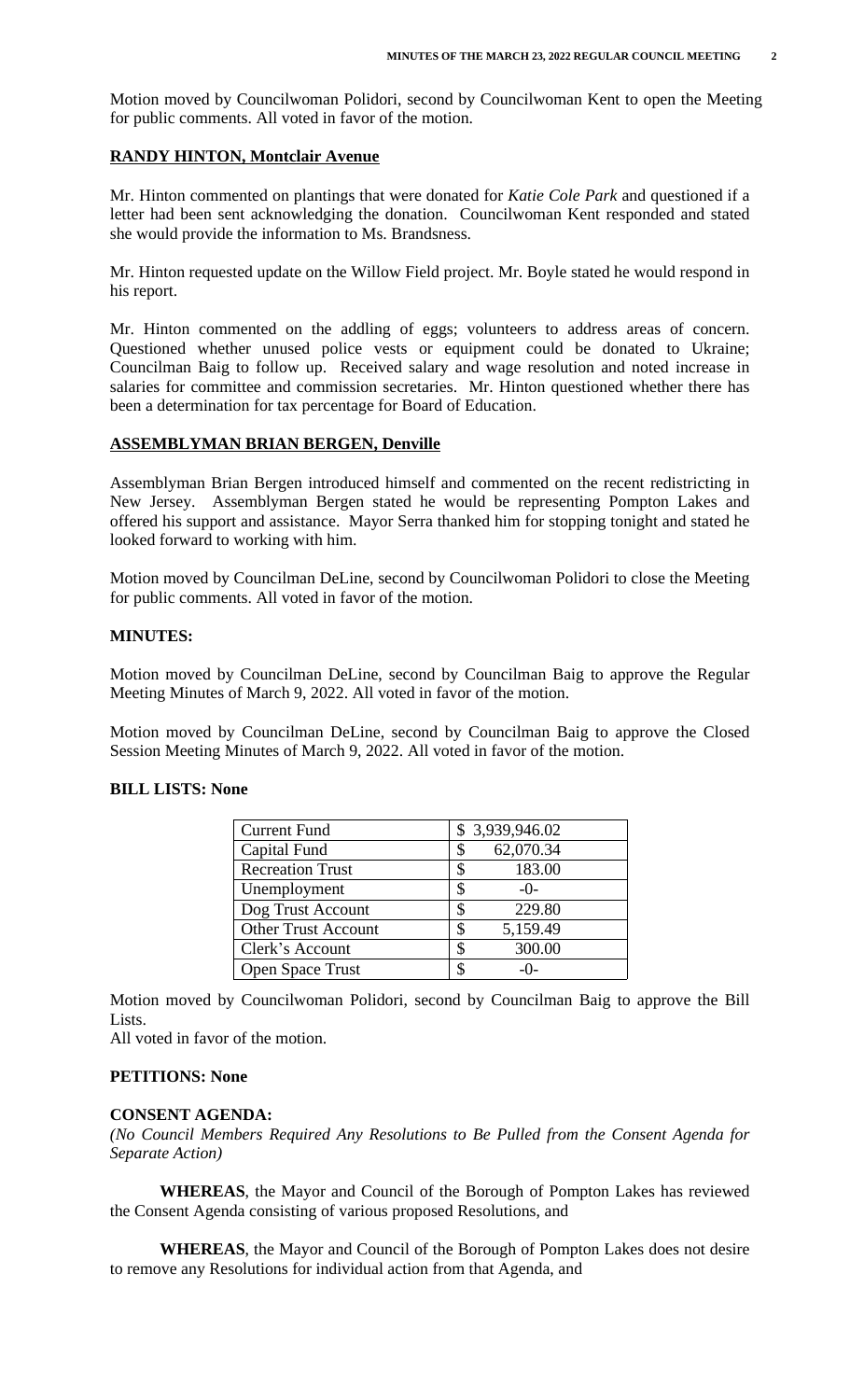**NOW, THEREFORE, BE IT RESOLVED** that the following Resolutions on the Consent Agenda are hereby approved:

- 1. Resolution 22-116 Authorizing Refund Of Tax Over Payment Block 9519 Lot 9
- 2. Resolution 22-117 Authorizing The Approval Of Pay Estimate #4 (Final) To Your Way Construction In Connection With The Colfax Avenue Improvements Project In The Amount Of \$7,874.58
- 3. Resolution 22-118 Award Of A Bid For Fire Department Equipment To Northeast Communications, Inc. Under State Contract A83898 In The Amount Of \$3,048.00
- 4. Resolution 22-119 Award Of A Bid For Fire Department Equipment To New Jersey Fire Equipment Company Under State Contract #20-Fleet-01124 In The Amount Of \$1,094.40
- 5. Resolution 22-120 Accepting The Resignation Of John Heinrich From The Pompton Lakes Department Of Public Works
- 6. Resolution 22-121 Appointment Of Kristin Wood To The Position Of Keyboarding Clerk 1/TACO With The Construction Department
- 7. Resolution 22-122 Award Of A Bid For Equipment For Bark Park To MRC Recreation Under ESCNJ 20/21-6 Co-Op Contract #65MCESCCPS In The Amount Of \$14,679.82
- 8. Resolution 22-123 Award Of A Bid For Emergency Traffic Light Repairs To Jen Electric, Inc. In The Amount Of \$513.00 Under Morris County Co-Op Contract #37
- 9. Resolution 22-124 Authorizing The Mayor And Clerk To Execute The First Amendment To Local Programming And Marketing Agent And Second Amendment To Assist Purchasing Agent With FST II Broadcasting Corporation For The Operation Of WGHT AM/FM
- 10. Resolution 22-125 Authorizing The Approval Of Pay Estimate #1 To A.B. Designs in connection with the Pompton Lakes Library Improvements In The Amount Of \$54,880.00

Motion moved by Councilwoman Polidori, second by Councilman DeLine, to approve the Consent Agenda. All voted in favor of the motion.

## **RESOLUTION 22-116**

Pursuant to the facts as stated therein, I respectfully request the adoption of the following resolution:

**WHEREAS**, there appears on the tax records overpayments as shown below, and

**WHEREAS**, the overpayments were created by the reasons indicated below, and the Collector of Taxes recommends the refund of such overpayments, and

**NOW, THEREFORE, BE IT RESOLVED,** that the proper officers be and they are hereby authorized and directed to issue checks refunding such overpayments as listed below:

|  |  |                | Duplicate Payment 5. Payment made in error |                                |  |
|--|--|----------------|--------------------------------------------|--------------------------------|--|
|  |  |                | 6. NJ Saver Rebate                         |                                |  |
|  |  |                | 3. Vet Allowed                             | 1. 100% disabled Vet Exemption |  |
|  |  | Senior Allowed | 8. Exempt Status                           |                                |  |
|  |  |                | 9. Homestead Rebate Credit on Borough      |                                |  |

| <b>BLOCK</b><br>/LOT | <b>NAME</b>                                                                                                             | <b>AMOUNT</b>            |                  | <b>REASON</b> |
|----------------------|-------------------------------------------------------------------------------------------------------------------------|--------------------------|------------------|---------------|
| 9519/9               | Payable to:<br><b>Corelogics Central</b><br>Returns<br>For: Gray Joan<br>1329 Lincoln Ave<br>Pompton Lakes,<br>NJ 07442 | \$4,139.62<br>\$2,069.81 | 4Q2021<br>1Q2022 |               |
|                      | <b>Resolution Total</b>                                                                                                 | \$6,209.43               |                  |               |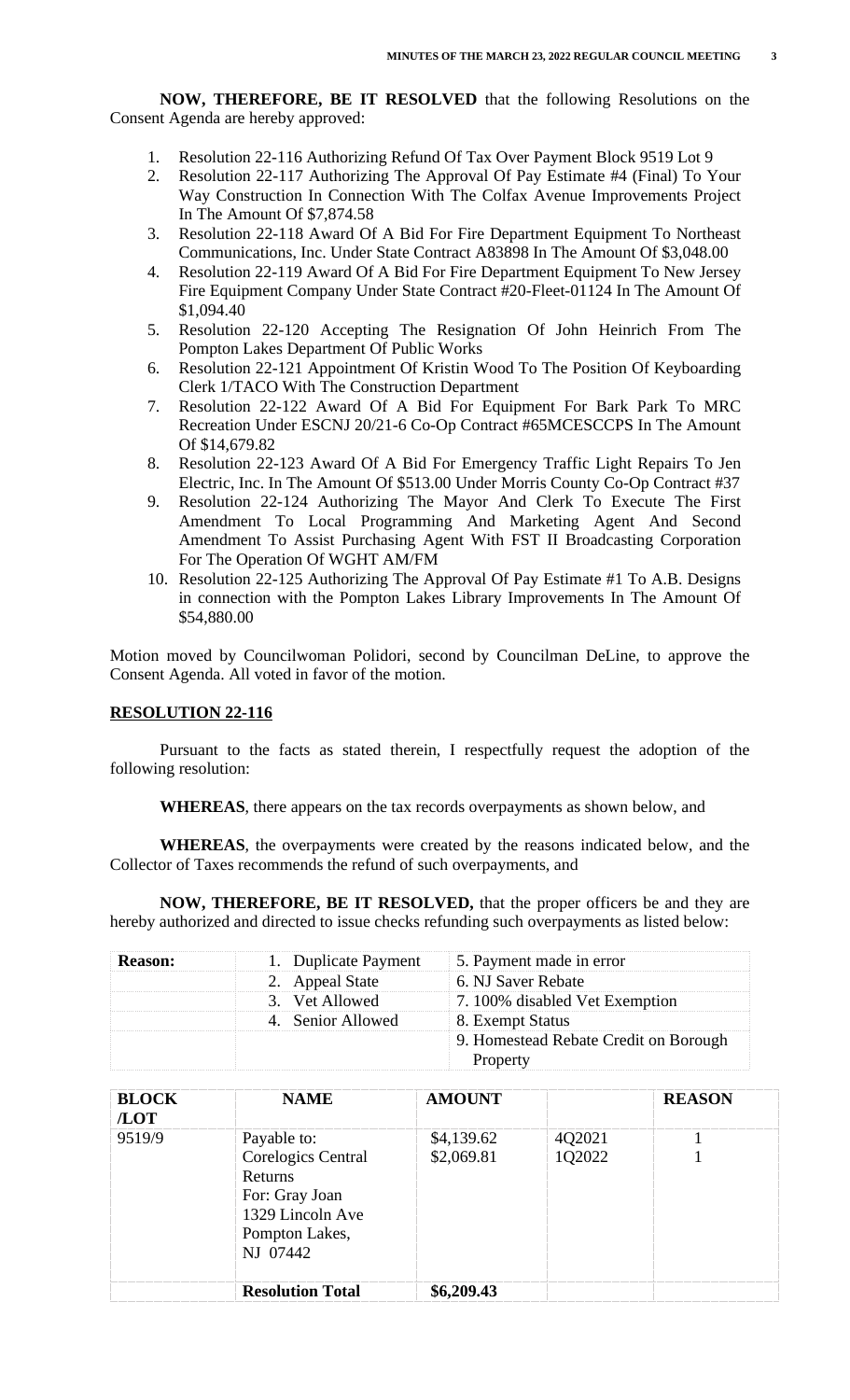## **RESOLUTION 22-117**

**WHEREAS**, Your Way Construction was awarded the contract for the Colfax Avenue Improvements Project in the amount of \$402,281.11; and

 **WHEREAS,** pay estimate #4 (Final) has been approved by Ferriero Engineering in the amount of \$7,874.58 retainer held to date; and

**WHEREAS,** the Treasurer has certified that funds are available in Capital Budget Account #C-04-55-854-902

 **NOW, THEREFORE, BE IT RESOLVED** by the Mayor and Council of the Borough of Pompton Lakes, County of Passaic, State of New Jersey that it hereby approves pay estimate #4 (Final) for Your Way Construction in the amount of \$7,874.58.

# **RESOLUTION 22-118**

 **WHEREAS**, the Borough Fire Department requested much needed equipment in the 2021 Capital Budget; and

 **WHEREAS,** Northeast Communications, Inc. has provided a quote under a New Jersey State Contract attached here to; and

 **WHEREAS**, the Treasurer has certified funds for this equipment has been included in Capital Account #C-04-55-835-905.

 **NOW, THEREFORE, BE IT HEREBY RESOLVED** by the Mayor and Council of the Borough of Pompton Lakes in the County of Passaic, that a bid be awarded to Northeast Communications, Inc. for Fire Department Equipment in the amount of \$3,048.00 under State Contract A83898.

#### **RESOLUTION 22-119**

**WHEREAS**, the Borough Fire Department requested much needed equipment in the 2021 Capital Budget; and

 **WHEREAS**, New Jersey Fire Equipment Company has provided a quote under a New Jersey State Contract attached here to; and

 **WHEREAS**, the Treasurer has certified funds for this equipment has been included in Capital Account #C-04-55-835-905.

 **NOW, THEREFORE, BE IT HEREBY RESOLVED** by the Mayor and Council of the Borough of Pompton Lakes in the County of Passaic, that a bid be awarded to New Jersey Fire Equipment Company for Fire Department Equipment in the amount of \$1,094.40 under State Contract 20-FLEET-01124.

#### **RESOLUTION 22-120**

**WHEREAS,** John Heinrich notified the DPW Superintendent that he would be resigning from his position of Laborer #1 effective March 11, 2022; and

**WHEREAS,** his formal letter dated March 4, 2022 is on file with the Borough.

**NOW, THEREFORE, BE IT RESOLVED** by the Mayor and Council of the Borough of Pompton Lakes, County of Passaic and State of New Jersey that it hereby accepts this letter of resignation and thanks John for his service to the Borough and wishes him well in his future endeavors.

#### **RESOLUTION 22-121**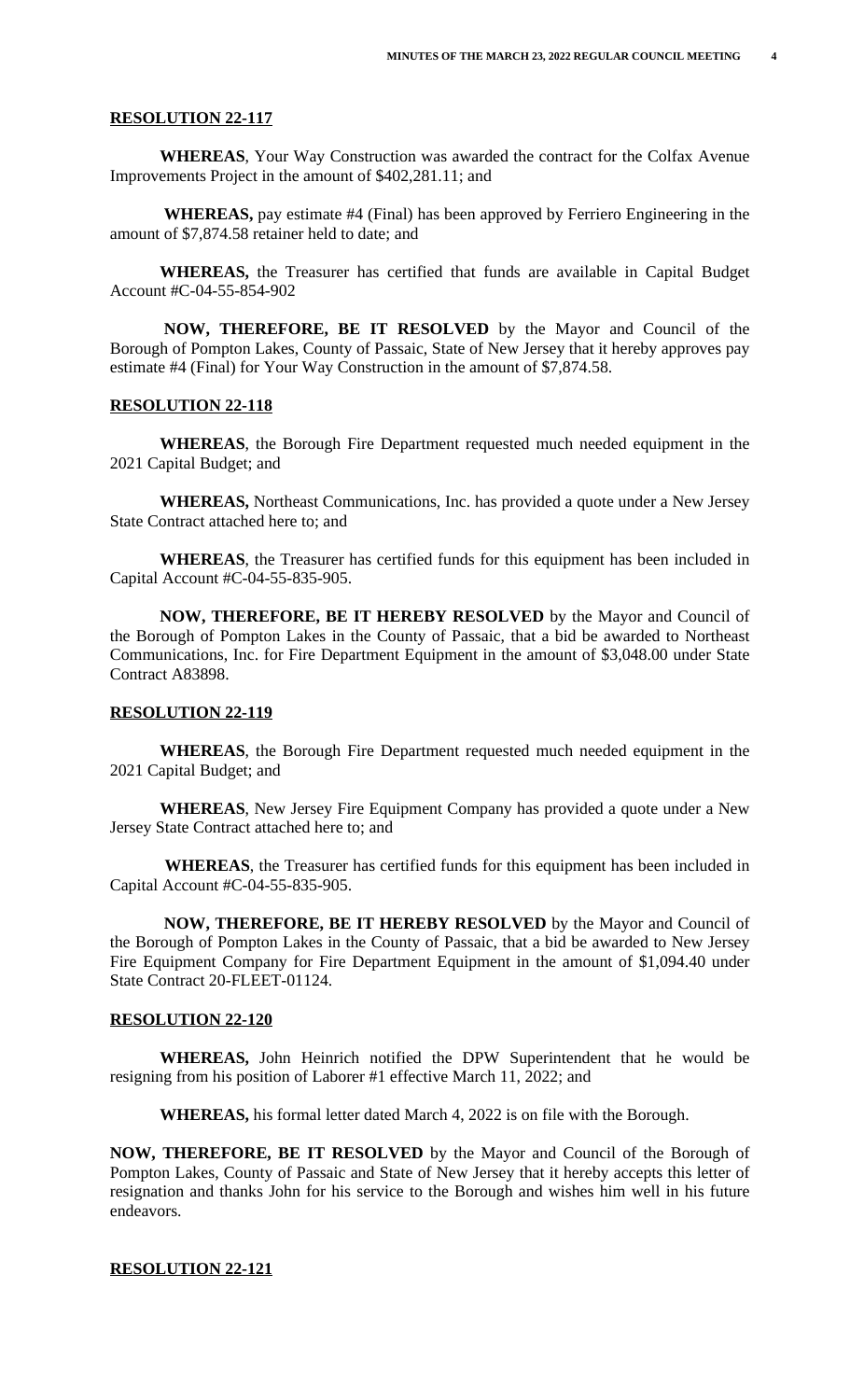**WHEREAS,** due to a vacancy within the Construction Department the position of Keyboarding Clerk 1/TACO was advertised; and

**WHEREAS,** several candidates were interviewed by the Construction Official and Borough Administrator; and

**WHEREAS,** Kristin Wood was chosen for the full-time position of Keyboarding Clerk 1/TACO at a starting salary of \$39,734.00 inclusive of stipends; and

**WHEREAS,** a request has been made by Sal Poli, Construction Official to confirm said recommended appointment.

**NOW, THEREFORE, BE IT RESOLVED,** by the Mayor and Council of the Borough of Pompton Lakes, County of Passaic, State of New Jersey, that Kristin Wood be hereby appointed to the full-time position of Keyboarding Clerk 1/TACO.

#### **RESOLUTION 22-122**

**WHEREAS**, the Borough of Pompton Lakes seeks to upgrade the Bark Park; and

 **WHEREAS,** MRC Recreation was awarded the contract for such equipment under ESCNJ 20/21-6 co-op contract #65MCESCCPS; and

**WHEREAS,** the treasurer has certified funds are available for said purposes.

 **NOW, THEREFORE, BE IT RESOLVED** by the Mayor and Council of the Borough of Pompton Lakes, County of Passaic, State of New Jersey that a bid be awarded to MRC Recreation for equipment for Bark Park under ESCNJ 20/21-6 co-op contract #65MCESCCPS in the amount of \$14,679.82.

## **RESOLUTION 22-123**

**WHEREAS**, on February 24, 2022, the Pompton Lakes Police Department requested service on the traffic lights at Wanaque and Ringwood Avenue; and

**WHEREAS,** Jen Electric, Inc. responded to make the necessary repairs; and

 **WHEREAS,** the treasurer has certified funds are available in the current budget for said repairs.

 **NOW, THEREFORE, BE IT RESOLVED** by the Mayor and Council of the Borough of Pompton Lakes, County of Passaic, State of New Jersey that a bid be awarded to Jen Electric, Inc. for emergency traffic light repairs under Morris County co-op contract #37 in the amount of \$513.00.

#### **RESOLUTION 22-124**

**WHEREAS**, the Borough of Pompton Lakes entered into a Local Marketing Agreement and Asset Purchase Agreement with FST II Broadcasting Corporation on March 27, 2019; and

 **WHEREAS,** it is the intention of FST II Broadcasting Corporation to purchase WGHT AM/FM as outlined in the agreements during the 2022 calendar year; and

 **WHEREAS,** amendments have been made to both agreements as it relates to the future sale of the station.

**NOW, THEREFORE, BE IT RESOLVED** by the Mayor and Council of the Borough of Pompton Lakes, County of Passaic, State of New Jersey that it hereby authorizes the Mayor and Clerk to execute both amended agreements as recommended by David O'Neal, Esq. who represents the buyer in the matter and negotiated the same.

## **RESOLUTION 22-125**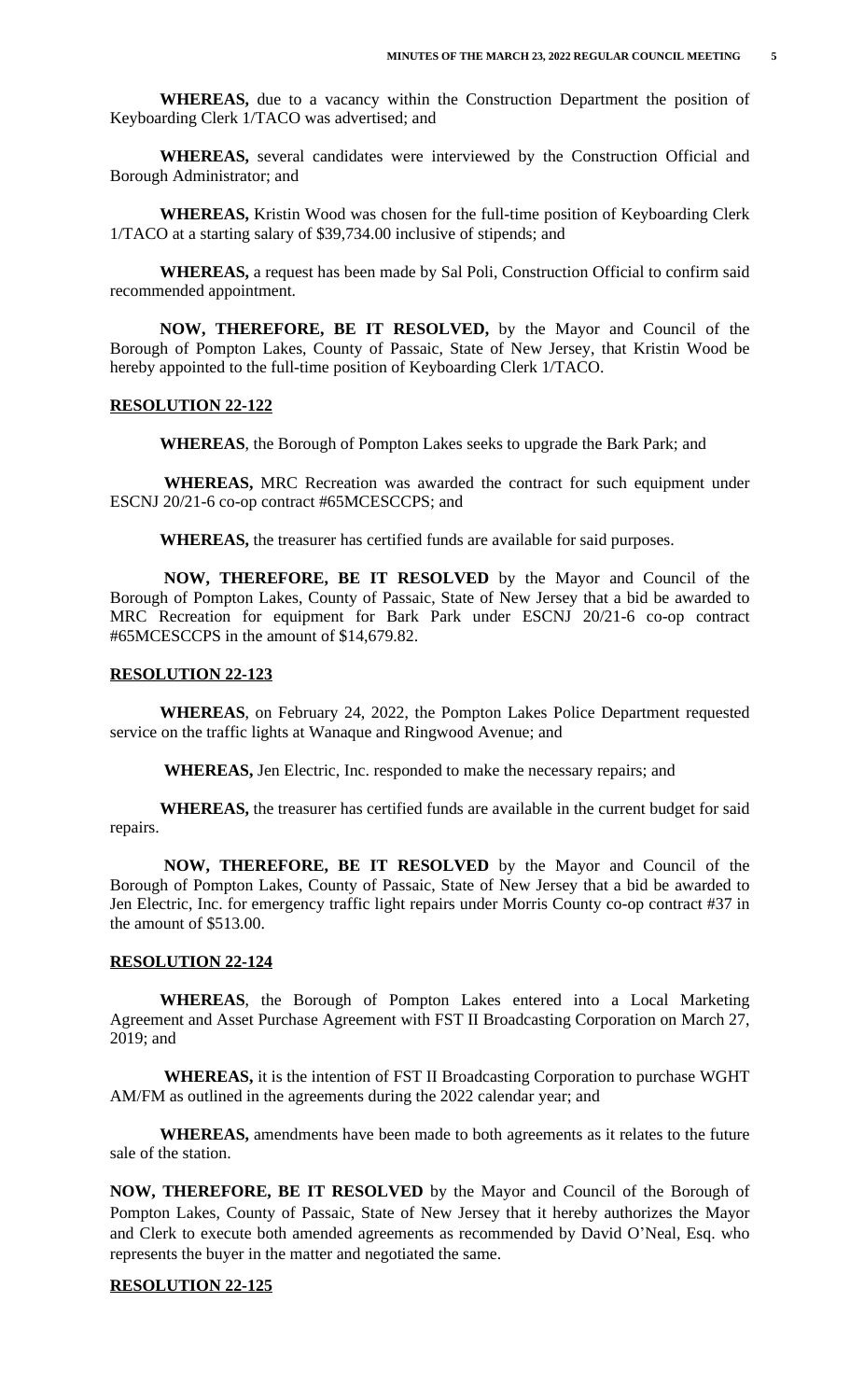**WHEREAS**, A.B. Designs was awarded the contract for the Pompton Lakes Library Improvements in the amount of \$180,000; and

**WHEREAS,** pay estimate #1 has been approved by James P. Cutillo  $\&$  Associates in the amount of \$54,880 for work completed to date; and

 **WHEREAS,** the Treasurer has certified that funds are available in Capital Budget account # C-04-55-855-904.

 **NOW, THEREFORE, BE IT RESOLVED** by the Mayor and Council of the Borough of Pompton Lakes, County of Passaic, State of New Jersey that it hereby approves pay estimate #1 for A.B. Designs in the amount of \$54,880.00

#### **SEPARATE ACTION RESOLUTIONS: None**

#### **ORDINANCE FOR FIRST READING AND INTRODUCTION:**

 *(Ordinances will be presented for second reading and final adoption on April 13, 2022)*

#### **ORDINANCE 22-10**

# **ORDINANCE REPEALING ORDINANCE 16-08, AN ORDINANCE ESTABLISHING THE TECHNOLOGY AND INNOVATION COMMITTEE**

Mayor Serra thanked the committee volunteers for their past assistance and stated for now the Technology and Innovation Committee is dissolved.

Motion moved by Councilman Venin, second by Councilwoman Kent to approve Ordinance No. 22-10 for Introduction.

**Roll Call: Councilwoman Polidori, Yes, Councilman Venin, Yes Councilman Baig, Yes Councilman Cruz, Excused, Councilman DeLine, Yes. Councilwoman Kent, Yes.**

#### **ORDINANCE 22-11**

## **BOND ORDINANCE APPROPRIATING \$995,000.00 AND AUTHORIZING THE ISSUANCE OF \$890,000.00 BONDS OR NOTES OF THE BOROUGH, FOR VARIOUS IMPROVEMENTS OR PURPOSES AUTHORIZED TO BE UNDERTAKEN BY THE BOROUGH OF POMPTON LAKES, IN THE COUNTY OF PASSAIC, NEW JERSEY**

Motion moved by Councilman Baig, second by Councilman DeLine to approve Ordinance No. 22-11 for Introduction.

## **Roll Call: Councilwoman Polidori, Yes, Councilman Venin, Yes Councilman Baig, Yes Councilman Cruz, Excused, Councilman DeLine, Yes. Councilwoman Kent, Yes.**

Mr. Boyle commented on the Bond Ordinance and noted this Ordinance is a typical Bond Ordinance with appropriations under 1 million dollars. Mr. Boyle stated there are two major components to this Ordinance; new garbage truck at \$265,000, Pond Hole improvements at \$200,000 as well as river work at \$50,000 and Storm water River Work at \$50,000.

#### **ORDINANCE 22-12**

**ORDINANCE PROVIDING FOR VARIOUS CAPITAL IMPROVEMENTS OR PURPOSES TO BE UNDERTAKEN IN AND BY THE BOROUGH OF POMPTON LAKES, IN THE COUNTY OF PASSAIC, NEW JERSEY, AND APPROPRIATING \$90,000.00 THEREFOR FROM MONEYS IN THE CAPITAL IMPROVEMENT FUND OF THE BOROUGH.**

Motion moved by Councilwoman Polidori, second by Councilwoman Kent to approve Ordinance No. 22-12 for Introduction.

**Roll Call: Councilwoman Polidori, Yes, Councilman Venin, Yes Councilman Baig, Yes Councilman Cruz, Excused, Councilman DeLine, Yes. Councilwoman Kent, Yes.**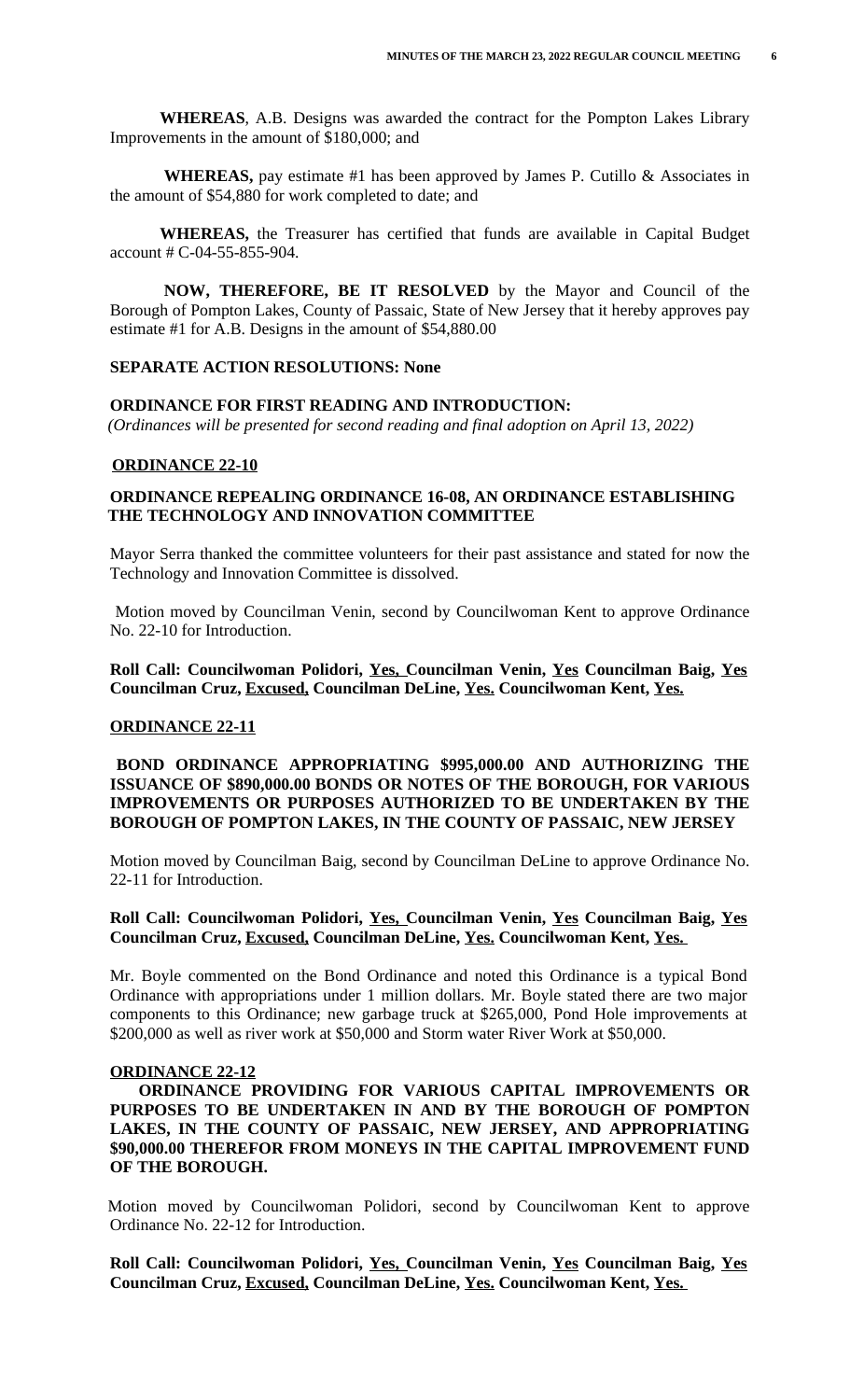Mr. Boyle stated the Ordinance provides for Capital Improvements within various departments and the Borough will not incur any debt. The appropriated \$90,000.00 will go towards improvements/equipment for the First Aid Squad, remediation of the A-1 Auto Body property, and other small projects.

## **ORDINANCE FOR SECOND READING AND FINAL ADOPTION:**

*(This Ordinances has been advertised and posted on the Municipal Bulletin Board)*

## **ORDINANCE 22-08**

**ORDINANCE REVISING ORDINANCE 00-08, AN ORDINANCE PROVIDING FOR A MUTUAL EASEMENT BY AND BETWEEN THE 525 GROUP AND THE BOROUGH OF POMPTON LAKES, CLARIFYING CERTAIN ASPECTS OF THE IMPLEMENTATION OF THE MUTUAL EASEMENT, SPECIFICALLY THE PARTIES MUTUALLY AGREE TO CLARIFY THE MUTUAL EASEMENT BETWEEN THE 525 GROUP AND BOROUGH OF POMPTON LAKES RELATIVE TO THE PROPERTY COMMONLY KNOWN AS 525 WANAQUE AVENUE, BEARING LOT 10 AND 11 OF BLOCK 7400 ON THE BOROUGH'S OFFICIAL TAX MAP**

Mr. Semeraro stated the Ordinance allows for the designation of parking spaces within the easement and the parameters within the joint parking lot do not change.

Motion moved by Councilman DeLine, second by Councilman Venin to open the Meeting for public comments on Ordinance No. 22-08. All voted in favor of the motion.

No one from the public wished to make a comment.

Motion moved by Councilwoman Polidori, second by Councilman DeLine to close the Meeting for public comments on Ordinance No. 22-08. All voted in favor of the motion.

Motion moved by Councilman Baig, second by Councilwoman Polidori to approve Ordinance No. 22-08 for Final Adoption.

**Roll Call: Councilwoman Polidori, Yes, Councilman Venin, Yes Councilman Baig, Yes Councilman Cruz, Excused, Councilman DeLine, Yes. Councilwoman Kent, Yes.** 

## **ORDINANCE 22-09**

# **AN ORDINANCE TO EXCEED THE MUNICIPAL BUDGET APPROPRIATION LIMITS AND TO ESTABLISH A CAP BANK (N.J.S.A. 40A: 4-45.14)**

Councilman DeLine stated Ordinance 22-09 allows and authorizes by Ordinance to increase the Budget to 3.5% over the previous year's final appropriations.

Motion moved by Councilwoman Polidori, second by Councilman Baig to open the Meeting for public comments on Ordinance No. 22-09. All voted in favor of the motion.

No one from the public wished to make a comment.

Motion moved by Councilman Baig, second by Councilman Venin to close the Meeting for public comments on Ordinance No. 22-09. All voted in favor of the motion.

Motion moved by Councilman DeLine, second by Councilman Venin to approve Ordinance No. 22-09 for Final Adoption.

**Roll Call: Councilwoman Polidori, Yes, Councilman Venin, Yes Councilman Baig, Yes Councilman Cruz, Excused, Councilman DeLine, Yes. Councilwoman Kent, Yes.** 

## **MAYOR MICHAEL SERRA:**

Mayor Serra reported on the following.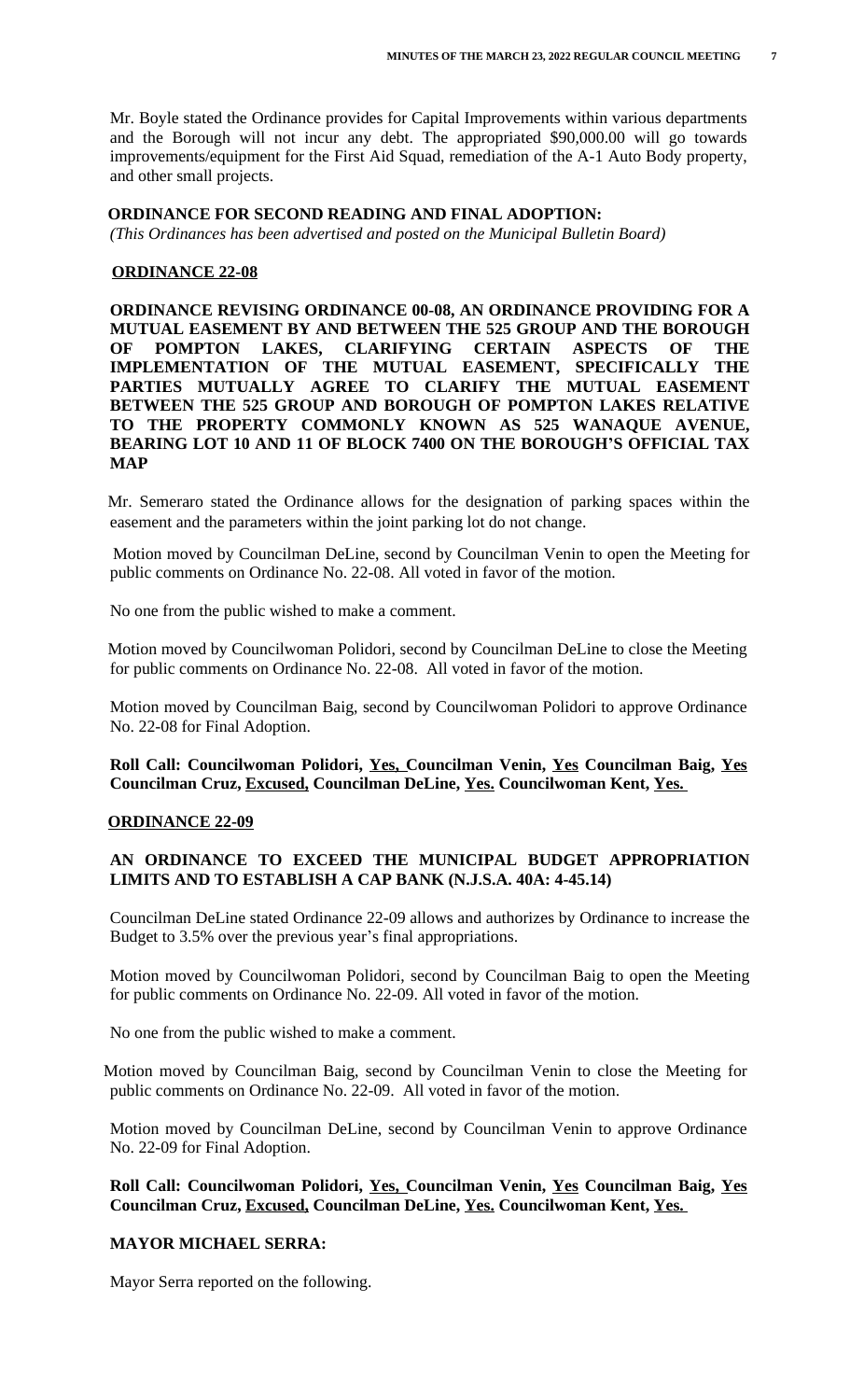- announced there would be a Vietnam Memorial Service scheduled for March 29, 2022 at 11:00am. Mayor Serra encouraged the public to attend the service.
- attended meetings for Planning and Zoning Boards
- to register a child for Summer Camp contact Karen Murphy or visit the Borough website for additional information. The Recreation Commission is in search of an Assistant Camp Director and Camp Counselors.
- thanked the VFW for allowing Recreation/Teen Center use of their building for a sponsored dance event. Mayor Serra stated the dance was well attended.
- attended a meeting with the parking consultant for the Pond Hole and signage, meter changes, and parking restrictions were discussed
- the Redevelopment project on Wanaque Avenue has completed demolition and a special Redevelopment Meeting is planned for March 28, 2022 to finalize the project. Mayor Serra provided a preliminary timeline for the project and stated the project is expected to take approximately one to one and a half years to complete.

# **COUNCIL PRESIDENT POLIDORI:**

Councilwoman Polidori reported on the following.

- thanked Ms. Cozzarelli for meeting with the Governing Body this evening and stated she is looking forward to working with her
- thanked Mr. Boyle for his service to the community. Councilwoman Polidori also thanked Mr. Boyle for his involvement in the *Bark Park* Resolution
- during the Open Space Meeting the Committee discussed the concept of Pacifico-Gallo Park and the play areas with the park. Councilwoman Polidori stated the inclusive equipment in play areas would make the park available for all levels of abilities.
- commented on the dance the Lakeside Middle School PTA sponsored and stated the children enjoyed the event. Councilwoman Polidori remarked many school activities have resumed and noted the importance of maintaining traditions.
- thanked the Recreation Committee for sponsoring an event she and her son attended
- looking forward to working with her counterpart for CTO Day

Mayor Serra commented on the Change of Town Officers (CTO) and stated students are provided the opportunity to assume the responsibilities for a day as Mayor and Council and hold a Mock Council Meeting. Mayor Serra stated in the past, the students were enthusiastic and made useful suggestions.

# **COUNCILMAN BAIG:**

Councilman Baig reported on the following.

- the Municipal Utilities Authority (MUA) received a letter from Chemours regarding ground water classification. Mr. Wegele, MUA Superintendent, responded and advised Chemours the MUA has no plans to use the ground water listed on the map.
- the MUA received a letter from the Environmental Protection Agency (EPA) regarding the review of the Twin Lakes dam rehabilitation and stated the Agency approved the dam rehabilitation
- the water main break on Riveredge Drive has been repaired by the MUA
- the MUA lab manager completed the California State University program *Maintenance Of Waste Water Collection Systems*
- the Business Redevelopment Commission approved ten Tesla charging stations for the Lidl shopping center

Mayor Serra stated the charging stations available in the shopping center are not for Tesla vehicles. An additional twelve Tesla charging stations will be installed next to the four previously mounted; Tesla vehicles only.

# **COUNCILMAN CRUZ:**

Councilman Cruz was excused.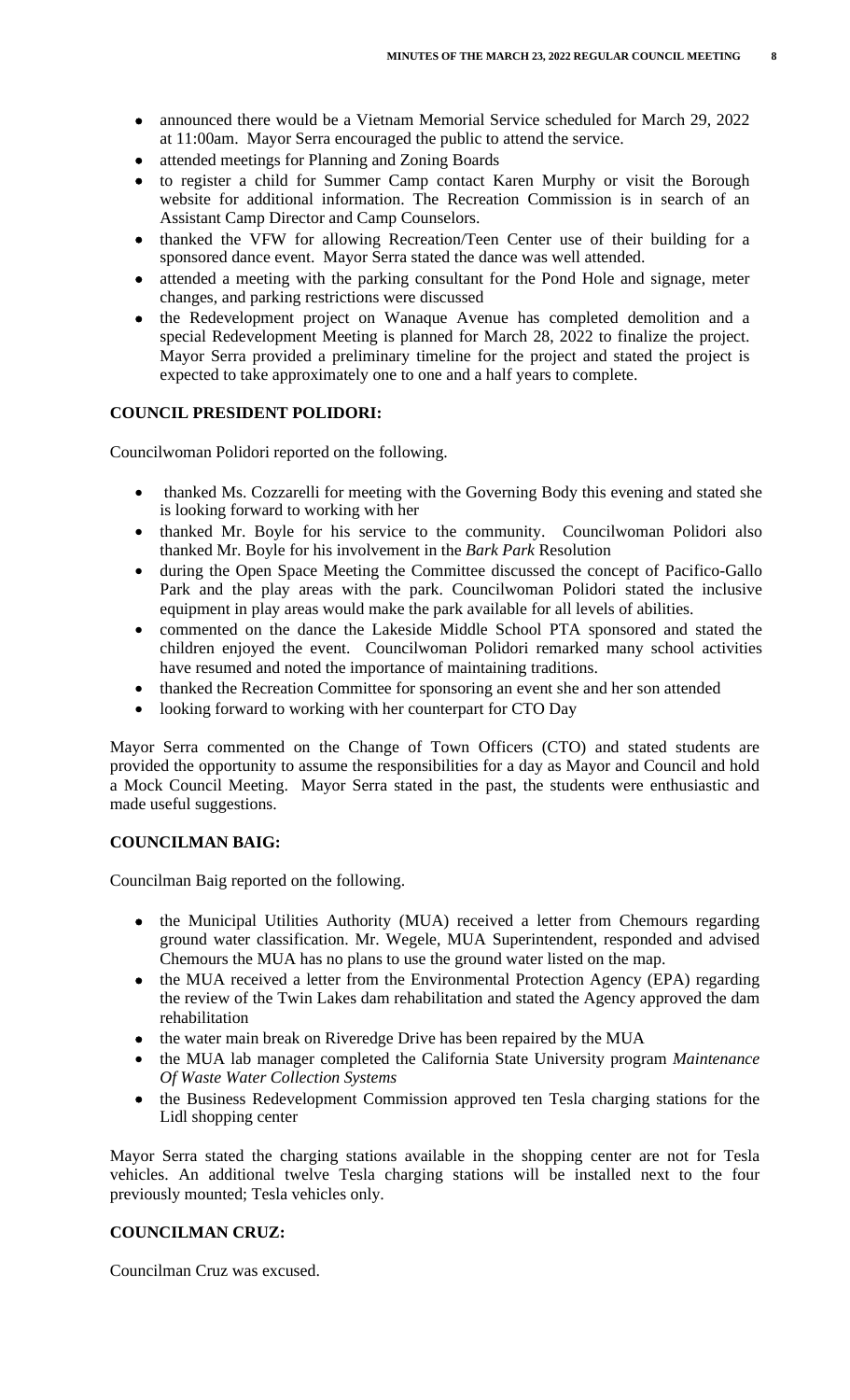- in having a town tree pruned, removed or planted should contact the Shade Tree Commission at shadetree@pomptonlakes-nj.gov
- the Shade Tree Commission completed their annual report for 2021 and the report was forwarded to the State. The Borough has been approved for Tree City USA consecutively for 14 years.
- the Arbor Day event is scheduled for April 27, 2022 Council Meeting

Mayor Serra questioned whether the planting of trees donated by Columbia Bank would be coordinated with the Shade Tree Commission. Councilman DeLine stated the trees near the south end trails should be replaced and the Shade Tree Commission would oversee the plantings.

- work on the Library expansion has resumed. The spring session *Story Time* registration began on March 14, 2022. For additional information contact the Library.
- the Library Board of Trustees discussed a program several area libraries have implemented. *Fine free library* which foregoes late fees on book returns. The Board of Trustees to revi[ew and consider the program.](mailto:shadetree@pomptonlakes-nj.gov)
- the Trails Maintenance Committee provided trails maintenance over the weekend and the next trail maintence will take place on May 7, 2022 at 10:00am

# **COUNCILWOMAN KENT:**

Councilwoman Kent reported on the following.

- the Department of Public Works will begin Spring clean-up for the North end of Town on April 7, 2022 and the South side of Town will begin on April 8, 2022
- the Department of Public Works will begin to address potholes as well as repairs to playground equipment

Mayor Serra stated fines would be issued to those residents who leave their trash cans out days prior to trash pickup.

- attended the Office of Emergency Management (OEM) Awareness Seminar on March 16, 2022. Councilwoman Kent commended Mr. Evangelista for the Emergency Preparedness presentation he provided and urged residents to view the meeting on the Borough website or PLTV 77.
- thanked Councilwoman Polidori and Mr. Boyle for their hard work in acquiring the new playground equipment for Pacifico Gallo Park
- commented on the Teen Center dance held at the VFW and stated the children were grateful for the dance. Councilwoman Kent thanked the Recreation Commission for sponsoring the event. Special thanks to Joe Vagnotti for his DJ talents.
- the River Clean-up will be held on May 1, 2022. Volunteers under 18 years of age are welcome but must be accompanied by an adult.
- the Borough is awaiting certification approval from the New Jersey Department of Environmental Protection (NJDEP) before planting begins on Haroldson Place for the Habitat Restoration project.
- attended a zoom meeting with the Finance Committee to discuss bonding and purchases
- attended a zoom meeting sponsored by the NJDEP with regard to the hazardous algae bloom. She then commented on possible funding for lake treatment with a grant that will be offered in the near future
- welcomed Ms. Cozzarelli to the Borough as the new Administrator and stated she looks forward to working with her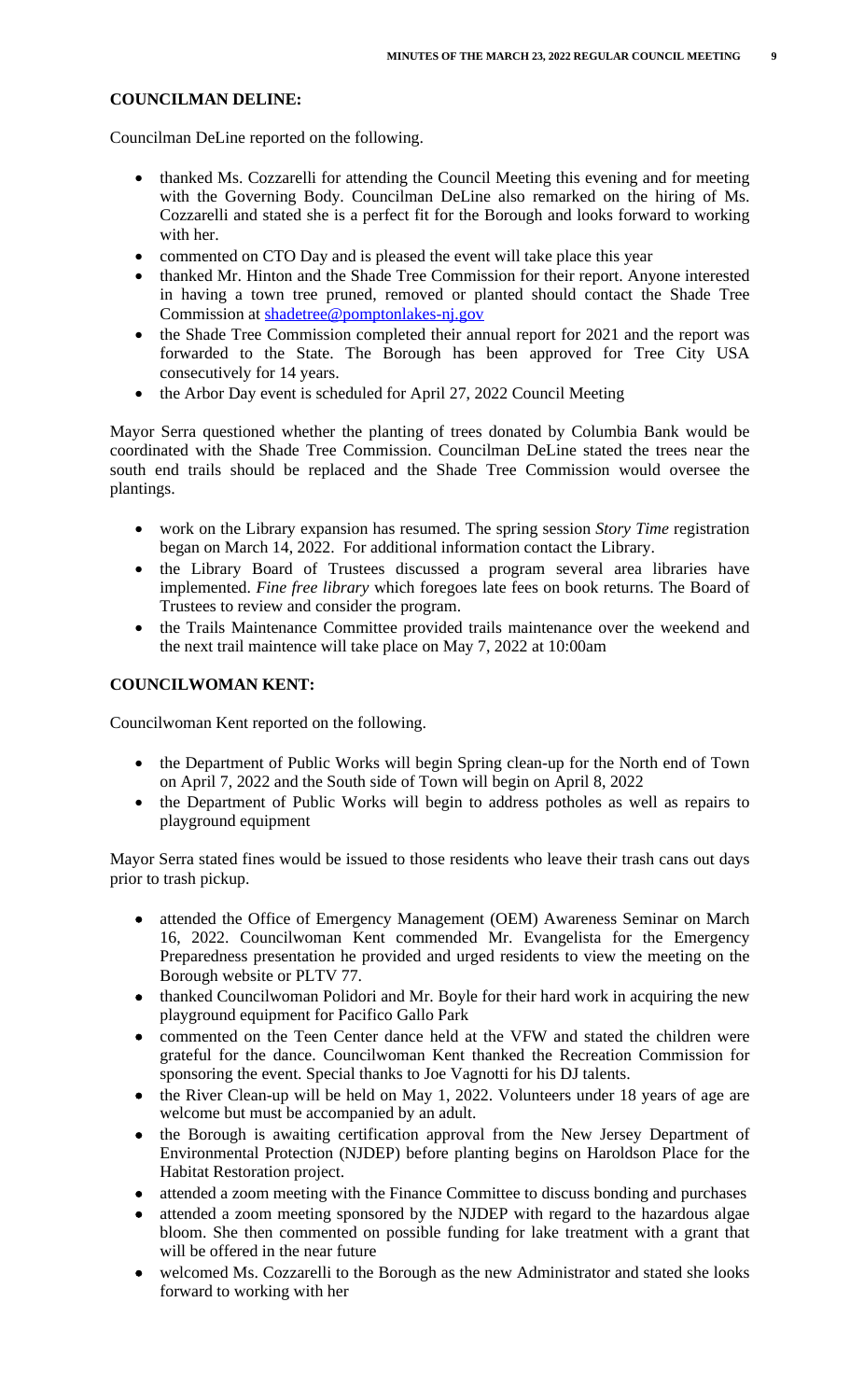- commented on Councilwoman Polidori's podcast celebrating *Women in Government* and thanked her for her statements
- looking forward to meeting with her counterpart for CTO Day
- advised Mr. Hinton she would make sure a thank you letter is sent to the donor of plantings for the *Katie Cole Park.* Councilwoman Kent thanked Mr. Hinton for overseeing the removal of trees at the train station and stated the Borough owns a small piece of this property and nothing will be able to be planted in this area.

Mayor Serra also commented on the presentation provided by Mr. Evangelista and stated the Emergency Awareness seminar was very informative and urged residents to view it on the Borough website.

# **COUNCILMAN VENIN:**

Councilman Venin reported on the following.

- congratulated Ms. Cozzarelli on her appointment as Administrator and looks forward to working with her
- commented on Trails Maintenance this past weekend and thanked Mr. Hoffman and employees from Colombia Bank for volunteering
- advised Mr. Boyle he had been notified by residents the bridge at 122 Hamburg Turnpike was deteriorating. Mr. Boyle advised Council the bridge is a County bridge. Councilman Venin stated he would provide Mr. Boyle with photos.
- looking forward to working with the CTO counterparts
- the Pompton Reformed Church is sponsoring a free community dinner beginning on March 24, 2022 at 5:00pm

Mayor Serra stated the County has been repairing the footbridges located at West Lenox Avenue and at Hershfield Park.

# **PROFESSIONAL REPORTS:**

# **MARK J. SEMERARO, Borough Attorney**

Mr. Semeraro reported on the following.

- welcomed Ms. Cozzarelli to the Borough
- commented on the State mandates and limitations for charging stations to assure they are located appropriately. Mr. Semeraro further advised all new parking areas would be subject to the new mandates for charging stations.

# **KEVIN BOYLE, Borough Administrator**

Mr. Boyle reported on the following.

- PD Monthly Report February 2022
- PC Open Space Grant Application Amended Request
- Pacifico Gallo Park New Playground Equipment \$124,987.00 upgrades will continue for Borough Parks- the next would be Hershfield Park. The Governing Body would need to approve the use of Open Space funds to pay for park improvements. Mayor Serra took a poll and all agreed to use the Open Space funds for the parks.
- 2023 Bond Sale June 1, 2022 \$7,110,000.00
- Capital Projects Update
- Pond Hole project is moving along- final paving and striping will be completed sometime at the end of May
- Phase 1 on Lincoln Ave week of April 4, 2022 concrete work and drainage –then paving end of April to the beginning of May
- Library contractor- continuing bathroom project completed by June
- as part of the Capital Ordinance inlets project –part of the storm water system- \$40,000.00
- Willow Field in DEP review- after receiving permit out to bid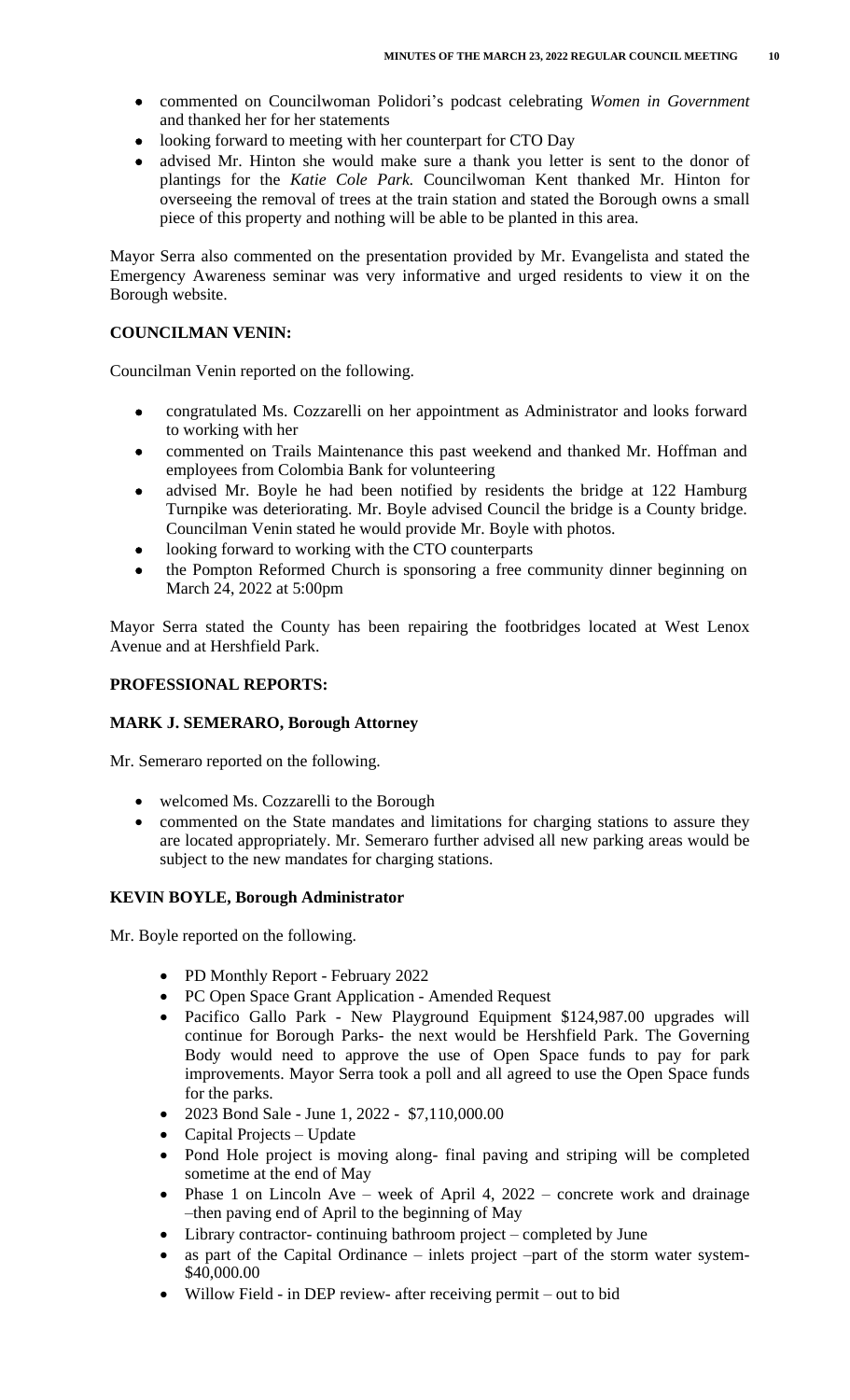- Howard Street project part of the Capital Improvement budget
- PSE&G pipe replacement- waiting for response

Mayor Serra stated as of this time, no schedule has been provided by PSE&G as to when they will begin to excavate the streets to replace the lines. Mr. Boyle stated as of now, the only street scheduled to have lines replaced is Glen Court.

Mayor Serra questioned if the depression on Ringwood Avenue and Hamburg Turnpike is scheduled to be repaired. Mr. Boyle stated he believed the County would be paving the area from curb to curb.

# **MEETING OPEN FOR PUBLIC COMMENTS:**

Motion moved by Councilwoman Polidori, second by Councilman Venin to open the Meeting for public comments. All voted in favor of the motion.

## **RANDY HINTON, Montclair Avenue**

Mr. Hinton informed the Governing Body the tree service hired by Jersey Central Power and Light (JCP&L) will be removing trees from certain power lines in the Borough. The tree service will not be removing the wood or provide stump grinding.

Mr. Hinton commented - trout season begins and the regulations when working in rivers, 2% limit for increase in Borough Committee and Commission secretaries; Mayor Serra responded the increase is not subject to this limitation.

Mr. Hinton requested additional information for improvements to the First Aid Squad. Mr. Boyle replied and stated communication equipment will be purchased for the First Aid Squad. Mr. Hinton stated the Department of Public Works (DPW) Garage is in need of repairs. Mayor Serra explained the long term plan is to move the DPW Garage to the Chemours/DuPont property after the property has been mitigated. Mayor Serra stated the DPW Garage is currently located in a flood zone and at this time, there are no plans to reconstruct a garage at the current location.

Mr. Hinton stated the three trees located at the library would be removed after the Cherry Tree blossoms fall; recommended planting the Salem Oak. Mayor Serra replied residents would also like flowering trees.

Motion moved by Councilman Venin, second by Councilwoman Kent to close the Meeting for public comments. All voted in favor of the motion.

# **PRIVILEGE OF THE FLOOR:**

Councilwoman Polidori announced an upcoming panel discussion and stated Dr. Amoroso, School Superintendent, Pompton Lakes School Counselors, Passaic County professionals from family services, crisis management and youth counselors would participate in the event. The discussion would offer support for members of the community who are experiencing difficulty or are struggling post COVID. The event is scheduled for April 11, 2022 at the High School at 7:00pm. All adults are welcome to attend.

Mayor Serra announced the Easter Egg Hunt will be held on April 2, rain date April 3, 2022 at 2:00pm on the tennis courts.

## **RESOLUTION TO ADJOURN INTO CLOSED SESSION: None**

#### **ADJOURNMENT:**

Motion moved by Councilman Venin, second by Councilman DeLine to Adjourn the Meeting at 8:54 PM. All voted in favor of the motion.

## **ATTEST: APPROVED:**